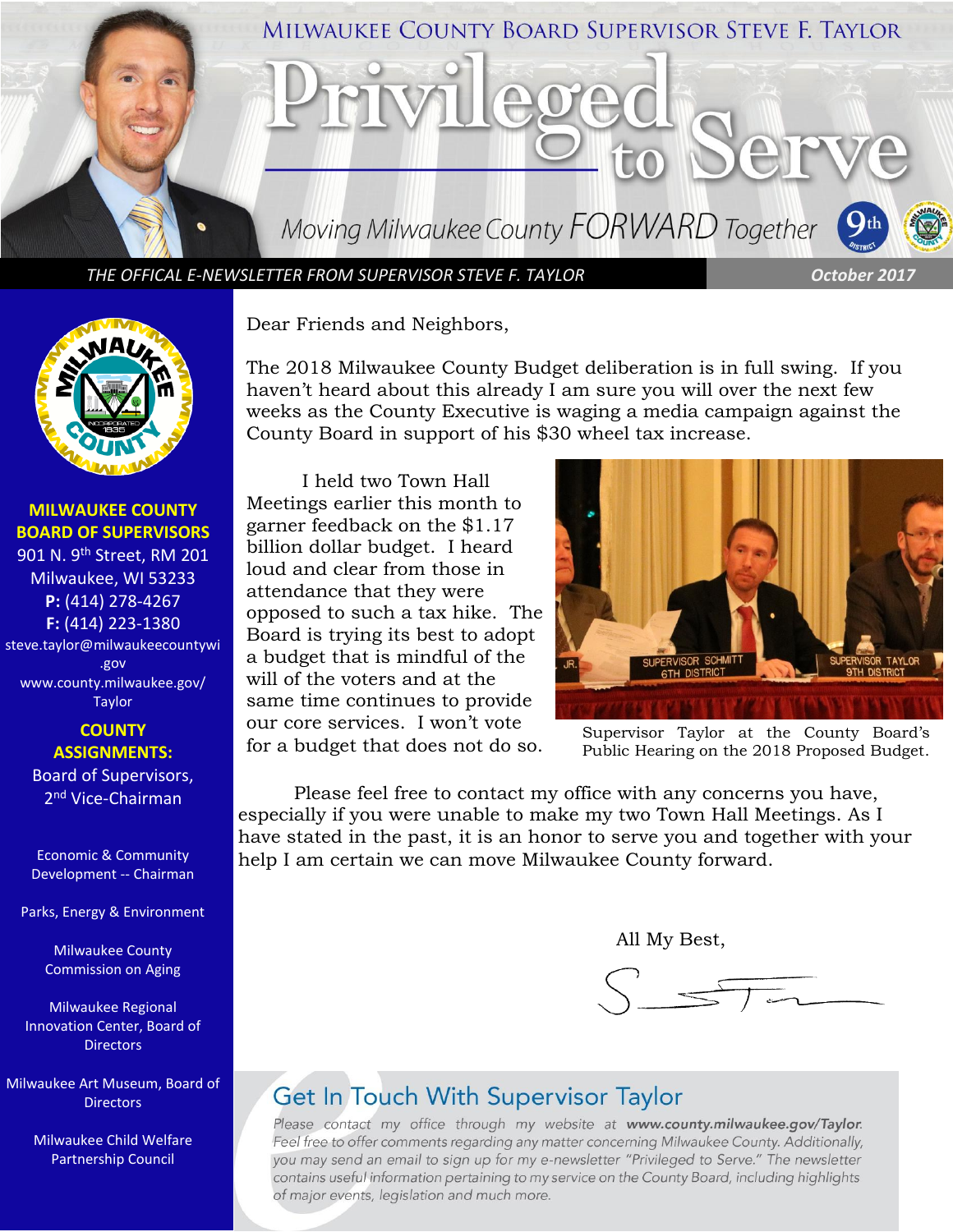# **TOWN HALL MEETINGS**

Supervisor Taylor hosted two town hall meetings on Wednesday, October 18th. He held one in Oak Creek at the City Hall Common Council Chambers and the other in Franklin at that City Hall's Common Council Chambers, both of which were open to any and all members of the public.

Every year, Supervisor Taylor hosts anywhere from two to three town halls during the month of October in order to receive input on behalf of the constituents of the 9th District regarding the County Executive's annual budget proposal. Supervisor Taylor very much values the public's input on budgetary items because they are the ones that he represents and that trust him with putting their hard-earned tax dollars back into the 9th District.

One of the most hot-button topics that arose during the town halls was the County Executive's proposal to increase the County's Vehicle Registration Fee from \$30 to \$60. The majority of public response to this wheel tax increase has been negative as evidenced



Supervisor Taylor speaking at his Oak Creek town hall meeting.

by multiple e-mails and phone calls on behalf of constituents, in addition to all of those who spoke at the two town hall meetings. Once again, Supervisor Taylor values the public input he has received and will keep it in mind during the upcoming budget adoption.

### **HALES CORNERS PUMPKIN FEST**



The Hales Corners Lion Club's Pumpkin Fest returned this year and was once again a resounding success. Supervisor Taylor had the opportunity to speak with constituents and take part in the festivities. Residents of Hales Corners and the surrounding communities enjoyed an evening filled with food, fun, and pumpkin-carving. This year, the Hales Corners Lion's Club provided 400 pumpkins for carving. All residents were able to enter their pumpkins into a carving contest. Afterwards, each person was free to take their work of art home to display for Halloween.

# **LEGISLATIVE ROUNDUP**

On Thursday, October 26th, Supervisor Taylor presented a budget amendment in conjunction with his colleague, Supervisor Dimitrijevic, which will restore \$130,000 to be used for senior center operations across Milwaukee County. This amendment was presented in response to the County Executive's initial budget proposal which called for \$200,000 worth of cuts to the Department on Aging and its senior centers. The amendment was adopted by the Finance and Audit Committee by a vote of 5-1. The Finance Committee will continue budget deliberations until the end of the month.

The next meeting of the Milwaukee County Board of Supervisors will be held on Thursday, November 2nd in Courthouse Room 200. To view the votes on all actions taken by the County Board and its committees, please visit the [Milwaukee County Legislative Information Center.](http://milwaukeecounty.legistar.com/Calendar.aspx) 

*THE OFFICAL E-NEWSLETTER FROM SUPERVISOR STEVE F. TAYLOR* **P a g e | 2**